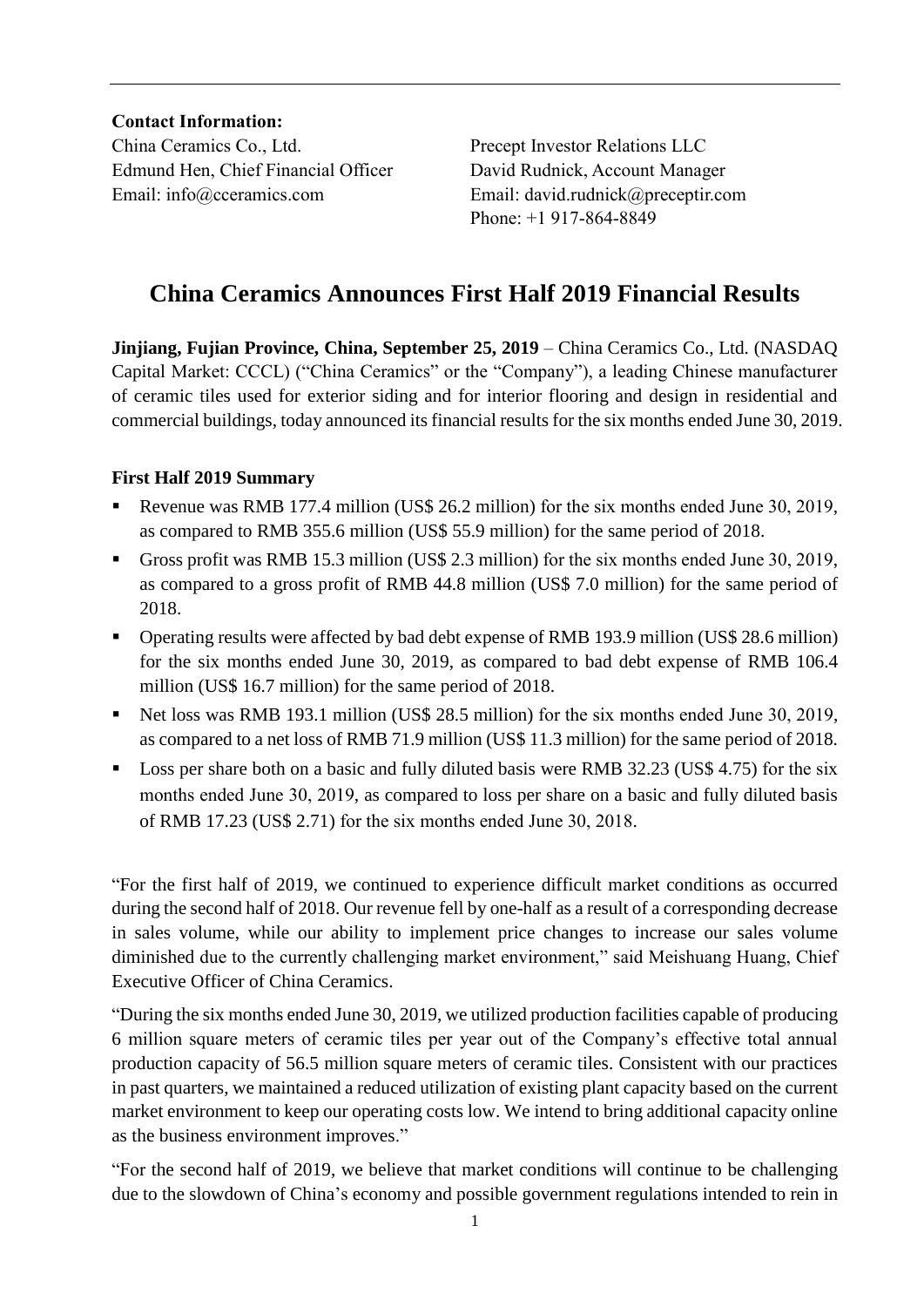real estate speculation. However, we believe that our building materials sector will continue to benefit from urbanization and real estate property development which are both vital to China's continued growth. Our strategic plan is to focus on targeted cities in China as well as to grow our new products portfolio by bolstering our research and development efforts in order to expand our market. As announced, we intend to enter new markets in Southeast Asia where we believe that the marketing of our existing products and our new ceramic tiles that cool building interiors will be successful," concluded Ms. Huang.

#### **Fiscal Six Months Results Ended June 30, 2019**

**Revenue** for the six months ended June 30, 2019 was RMB 177.4 million (US\$ 26.2 million), as compared to RMB 355.6 million (US\$ 55.9 million) for the same period of 2018. The 50.1% yearover-year decrease in revenue was due to the 48.0% decrease in our sales volume to 6.6 million square meters of ceramic tiles for the six months ended June 30, 2019 compared to 12.7 million square meters of ceramic tiles for the same period of 2018.

**Gross profit** for the six months ended June 30, 2019 was RMB 15.3 million (US\$ 2.3 million), as compared to gross profit of RMB 44.8 million (US\$ 7.0 million) for the same period of 2018. The gross profit margin was 8.6% as compared to a 12.6% gross profit margin for the same period of 2018. The decrease in gross profit margin for the six months ending June 30, 2019 was due to the 48.0% decrease in sales volume from period to period.

**Other income** for the six months ended June 30, 2019 was RMB 7.1 million (\$1.1 million), the same as the RMB 7.1 million (\$1.1 million) for the comparable period of 2018. Other income is primarily comprised of rental income that the Company received by leasing out one of its production lines from its Hengdali facility pursuant to an eight-year lease contract.

**Selling and distribution expenses** for the six months ended June 30, 2019 were RMB 5.7 million (US\$ 0.8 million), the same as the RMB 5.7 million (US\$ 0.8 million) for the comparable period of 2018.

**Administrative expenses** for the six months ended June 30, 2019 were RMB 15.9 million (US\$ 2.3 million), as compared to RMB 10.5 million (US\$ 1.6 million), for the same period of 2018. The increase in administrative expenses was primarily due to an increase in research and development expenses of RMB 6.4 million, which was partly offset by an RMB 0.4 million decrease in legal expenses and an RMB 0.5 million decrease in payroll expenses.

**Bad debt expense** for the six months ended June 30, 2019 was RMB 193.9 million (US\$ 28.6 million), as compared to RMB 106.4 million (US\$ 16.7 million) for the same period of 2018, with the increase due to a rise in the provision for uncollectible debt associated with our customers. We recognized a loss allowance for an expected credit loss on financial assets, primarily on our trade receivables, which are subject to impairment under International Financial Reporting Standards (IFRS). We believe that we have undertaken appropriate measures to resolve bad debt expense going forward. We will continue to review credit worthiness of each of our customers and continuously test our trade receivables balance in each upcoming fiscal period.

**Other expenses** for the six months ended June 30, 2019 were RMB 9,000 (US\$ 1,330), as compared to RMB 1.3 million (US\$ 0.2 million) for the same period of 2018. The decrease in other expenses was mainly due to a decrease in depreciation expense resulting from the impairment of fixed assets and land use rights that occurred in the six months ended December 31, 2018.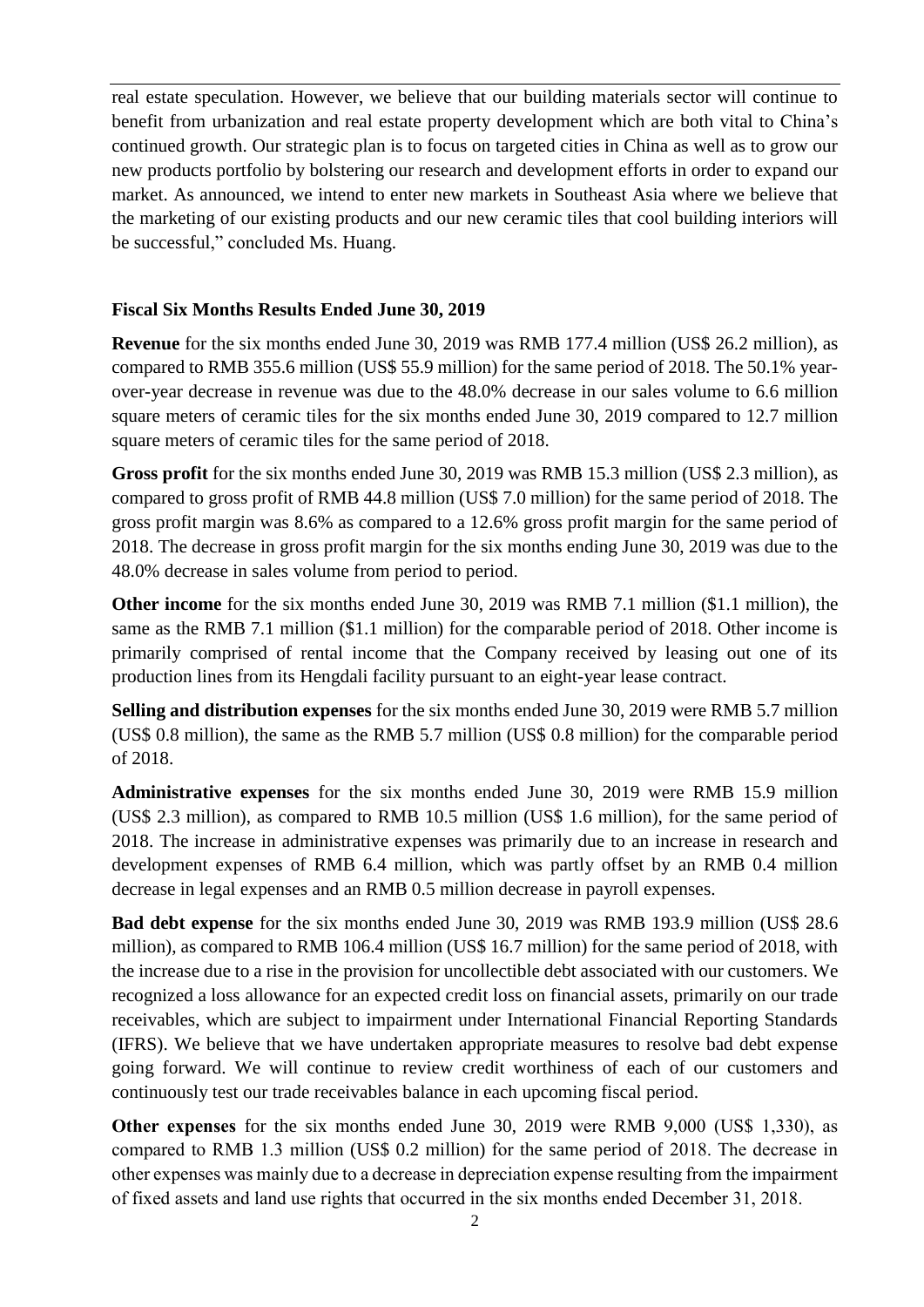**Net loss** for the six months ended June 30, 2019 was RMB 193.1 million (US\$ 28.5 million), as compared to a net loss of RMB 71.9 million (US\$ 11.3 million) for the same period of 2018. The increase in net loss was mainly due to lower sales, an increase in bad debt expense and an increase in administrative expenses for the six months ended June 30, 2019 as compared to the same period of 2018.

**Loss per basic share and fully diluted share** for the six months ended June 30, 2019 were RMB 32.23 (US\$ 4.75), as compared to loss per basic and fully diluted share of RMB 17.23 (US\$ 2.71) for the same period of 2018. Basic and fully diluted per share calculations for the six months ended June 30, 2019 was computed using 5,993,605 ordinary shares outstanding, and the basic and fully diluted per share calculations for the same period of 2018 was computed using 4,172,926 ordinary shares outstanding.

### **Statements of Selected Financial Position Items for the Six Months Ended June 30, 2019**

- Cash and bank balances were RMB 9.4 million (US\$ 1.4 million) as of June 30, 2019, compared with RMB 9.0 million (US\$ 1.3 million) as of December 31, 2018.
- Inventory turnover was 122 days as of June 30, 2019, as compared to 117 days as of December 31, 2018. The increase in inventory turnover days was primarily due to the 48.0% decrease in our sales volume in the first half of 2019 as compared to the same period of 2018. We believe that the currently challenging economic environment has, in general, caused a lower turnover than normal and we will make a continuous effort to deplete our slow-moving stocks as began in October 2016 when we reduced the prices of our slow-moving products.
- Trade receivables turnover, net of value added tax, was 134 days as of June 30, 2019, as compared with 233 days as of December 31, 2018. We wrote off bad debt expense of RMB 193.9 million in the first half of 2019, which caused significant lower net trade receivables at June 30, 2019 and accordingly the less turnover days.
- Trade payables turnover, net of value added tax, was 32 days as of June 30, 2019 as compared with 26 days as of December 31, 2018. The average turnover days was within the normal credit period of one to four months granted by our suppliers.

# **Liquidity and Capital Resources**

**Cash flow generated from operating activities** was RMB 9.8 million (US\$ 1.4 million) for the six months ended June 30, 2019, as compared to cash used in operating activities of RMB 3.8 million (US\$ 0.6 million) in the same period of 2018. The increase in cash inflow was mainly due to increased cash inflow from inventories and decreased cash outflow on trade receivables.

**Cash flow generated from investing activities** was RMB 1.7 million (US\$ 0.3 million) for the six months ended June 30, 2019, as compared to cash flow used in investing activities of nil for the same period of 2018. The increase of cash inflow was mainly due to decrease in restricted cash.

**Cash flow used in financing activities** was RMB 11.0 million (US\$ 1.6 million) for the six months ended June 30, 2019, as compared to cash flow generated from financing activities of RMB 8.0 million (US\$ 1.2 million) in the same period of 2018. The increase in cash outflow of financing activities is due to the payment for lease liabilities of RMB 13.9 million.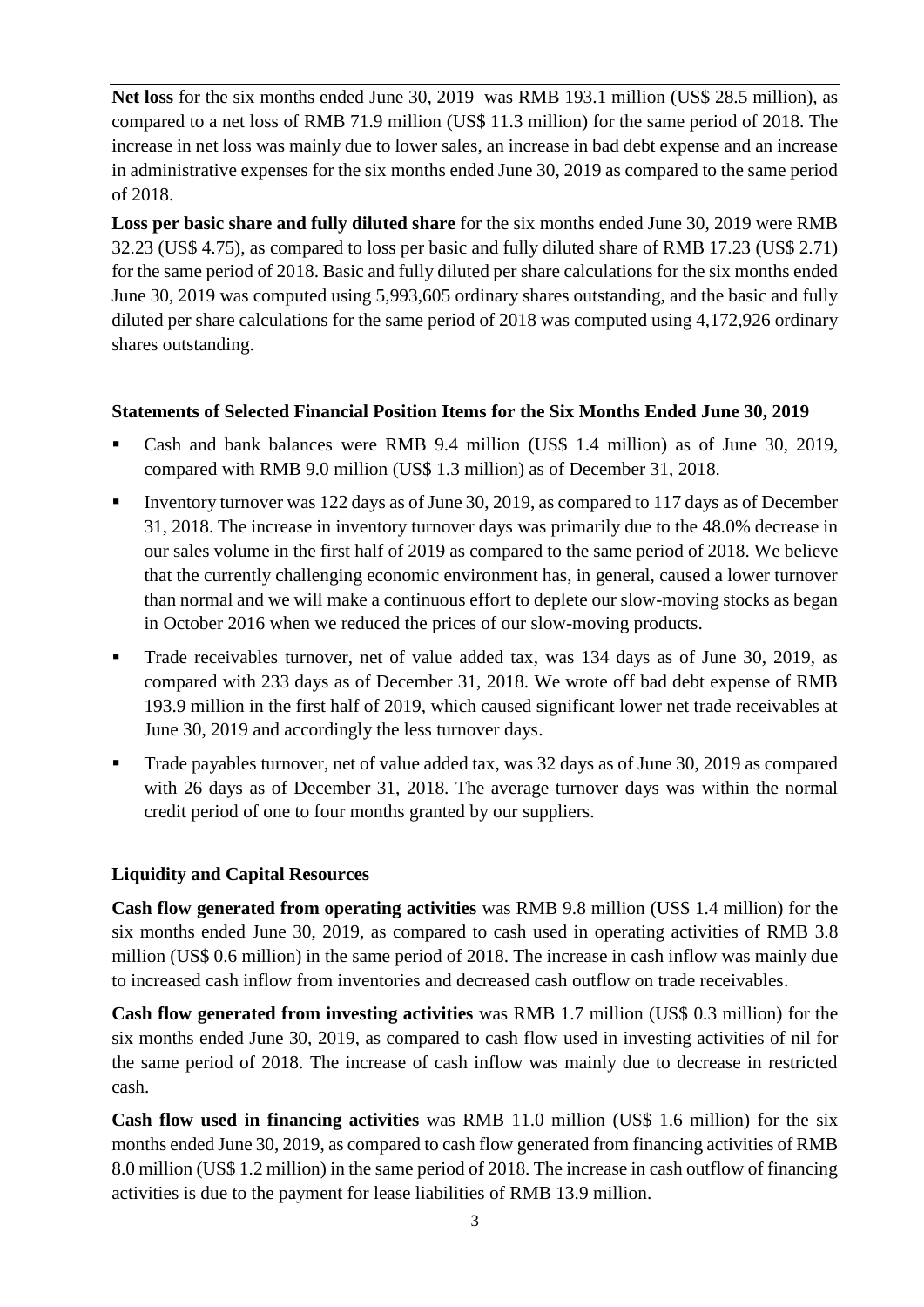### **Plant Capacity and Capital Expenditures Update**

We utilized plant capacity capable of producing 6.0 million square meters of ceramic tiles for the six months ended June 30, 2019 out of a total annual production capacity of 56.5 million square meters. Our annual production capacity has been reduced from 66 million square meters of ceramic tiles as of December 31, 2017 to 56.5 million square meters of ceramic tiles due to our having retired two old furnaces at the Hengda facility in July of 2018.

Our Hengda facility has an annual production capacity of 27.7 million square meters of ceramic tiles as a result of two old furnaces having been put out of use at the facility. The Company utilized production capacity at our Hengda facility capable of producing 3.2 million square meters of ceramic tiles for the six months ended June 30, 2019.

Our Hengdali facility has an annual production capacity of 28.8 million square meters (which excludes our leasing out 10 million square meters of production capacity to a third party) and we utilized production capacity at our Hengdali facility capable of producing 2.8 million square meters of ceramic tiles for the six months ended June 30, 2019.

We will bring our unused production capacity online as customer demand dictates and when there are signs of improvement in China's real estate and construction sectors.

We review the level of capital expenditures throughout the year and make adjustments subject to market conditions. Although business conditions are subject to change, we anticipate a modest level of capital expenditures for the remainder of 2019 other than those associated with minimal upgrades, small repairs and the maintenance of equipment.

#### **Business Outlook**

In an effort to bolster sales, in July of 2018 we decreased the pricing of our ceramic tile products by an average of 10%. This followed a pricing increase of 5% that we instituted in April of 2018 following three price raises beginning in April of 2017. However, the 10% price decrease in July 2018 did not offset the fall in our sales volume due to deteriorating market conditions that persisted through the second half of 2018, and we do not believe that further price decreases would have had a beneficial effect upon sales volume. Accordingly, we did not implement any price adjustments for our ceramic tile products in the first half of 2019.

To address the current market environment, we have announced plans to enter the ceramic tile market in Southeast Asia and that we are negotiating with customers in the first target market of Malaysia. We also plan to expand our sales force to procure new customers and to increase our marketing to large property developers in targeted cities. In addition, we have bolstered our research and development efforts with the goal of developing new products in order to expand our market. As a result of this last initiative, we have recently announced that we developed a new type of exterior ceramic tile designed to cool temperatures of buildings which, once fully tested and certified, will target the Southeast Asia market.

Looking ahead to the remainder of 2019, and based on the information currently available to us, we expect market conditions to continue to be challenging due to a slowing domestic economy as well as an excess supply of housing stock in some of China's cities. Also, the current trade war between China and the US could lead to slower growth in China which could have the effect of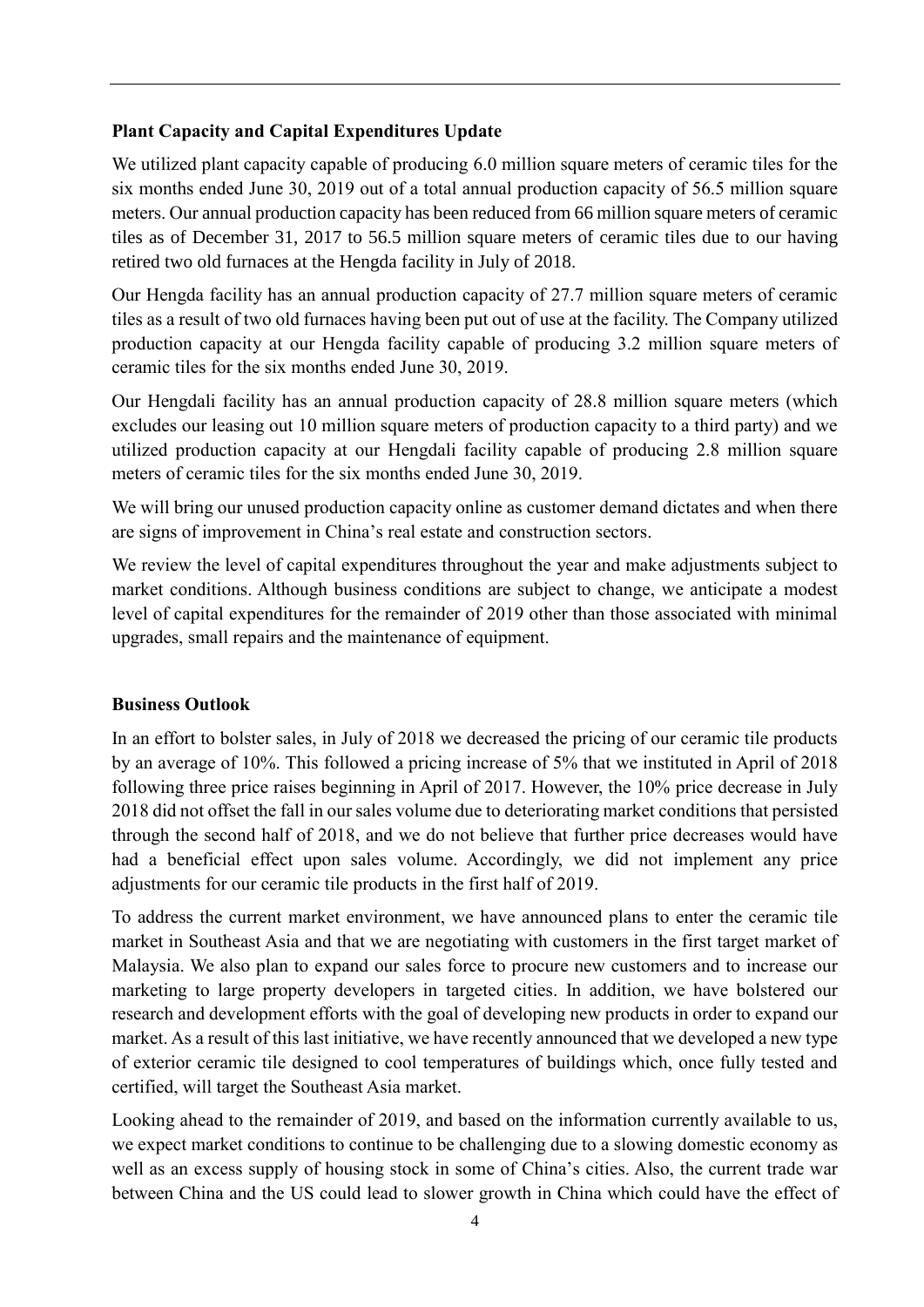contracting real estate development.

As has occurred in the past, the central Chinese government will likely continue to balance imposing restrictions to prevent any overheating of the real estate sector with providing incentives to encourage stable demand. The Chinese government continues to discourage real estate speculation and is therefore advocating for more rental housing and "joint-ownership housing", homes that are co-owned by individuals and the state.

The Company believes that real estate in China is sustainable on a long-term basis as it accounts for an estimated 25% of GDP and is the most important asset for a high proportion of Chinese households. Therefore, active property development and a vibrant building materials sector continue to be a vital component of China's growth. As property developers were very active in terms of land acquisitions in the first half of 2019, we may see an increase in new construction in the second half of the year, though the central Chinese government may eventually tighten developers' financing to curb a possible overheating of the land market.

We believe that as China's urbanization trend underpins its continued economic growth, we anticipate the continued growth of urban housing and a sustained demand for our building materials products. We believe that we retain a competitive advantage in our sector due to our brand name recognition, innovative ceramic tile products, customization capabilities, and our ability to quickly and expertly meet our customers' needs.

This business outlook reflects the Company's current and preliminary views, which are subject to change and is subject to risks and uncertainties, as well as risks and uncertainties identified in the Company's public filings.

#### **Conference Call Information**

We will host a conference call at 8:00 am ET on Wednesday, September 25, 2019. Listeners may access the call by dialing +1 (877) 275-8968 five to ten minutes prior to the scheduled conference call time. International callers should dial +1 (706) 643-1666. The conference participant pass code is 2368849. A replay of the conference call will be available for 14 days starting from 11:00 am ET on September 25, 2019. To access the replay, dial +1 (855) 859-2056. International callers should dial  $+1$  (404) 537-3406. The pass code is 2368849 for the replay.

#### **About China Ceramics Co., Ltd.**

China Ceramics Co., Ltd. is a leading manufacturer of ceramic tiles in China. The Company's ceramic tiles are used for exterior siding, interior flooring, and design in residential and commercial buildings. China Ceramics' products, sold under the "Hengda" or "HD", "Hengdali" or "HDL", the "TOERTO" and "WULIQIAO" brands, and the "Pottery Capital of Tang Dynasty" brands, are available in over 2,000 style, color and size combinations and are distributed through a network of exclusive distributors as well as directly to large property developers. For more information, please visit [http://www.cceramics.com.](http://www.cceramics.com/)

#### **Currency Convenience Translation**

The Company's financial information is stated in Renminbi ("RMB"). Translations of amounts from RMB into United States dollars ("US\$") in this earnings release are solely for the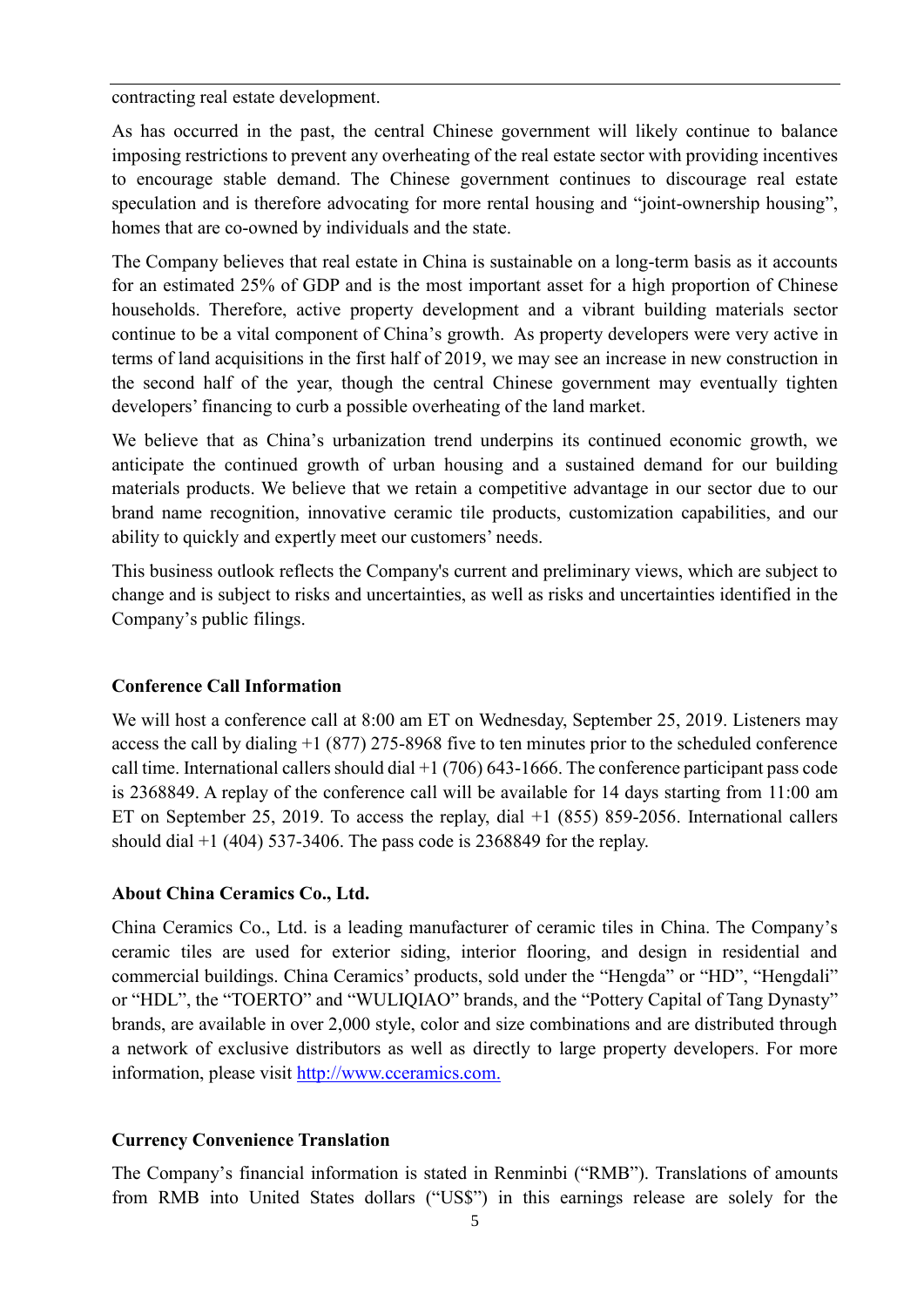convenience of the readers and were calculated at the rate of US\$1.00 = RMB 6.8650 for balance sheet accounts at the balance sheet date,  $USS1.00 = RMB$  6.7836 for the P&L accounts for the six months ended June 30, 2019. The exchange rate refers to the historical rate as set forth in the H.10 statistical release published by [www.federalreserve.gov](http://www.federalreserve.gov/) on June 30, 2019. Such translations should not be construed as representations that RMB amounts could have been, or could be, converted realized or settled into US\$ at that rate on June 30, 2019 or any other rate.

#### *Safe Harbor Statement*

*Certain of the statements made in this press release are "forward-looking statements" within the meaning and protections of Section 27A of the Securities Act of 1933, as amended, and Section 21E of the Securities Exchange Act of 1934, as amended. Forward-looking statements include statements with respect to our beliefs, plans, objectives, goals, expectations, anticipations, assumptions, estimates, intentions, and future performance, and involve known and unknown risks, uncertainties and other factors, which may be beyond our control, and which may cause the actual results, performance, capital, ownership or achievements of the Company to be materially different from future results, performance or achievements expressed or implied by such forward-looking statements. Forward-looking statements in this press release include, without limitation, the continued stable macroeconomic environment in the PRC, the PRC real estate and construction sectors continuing to exhibit sound long-term fundamentals, our ability to bring additional capacity online going forward as our business improves, our customers continuing to adjust to our product price increases, our ability to sustain our average selling price increases and to continue to build volume in the quarters ahead, and whether our enhanced marketing efforts will help to produce wider customer acceptance of the new price points. All statements other than statements of historical fact are statements that could be forward-looking statements. You can identify these forward-looking statements through our use of words such as "may," "will," "anticipate," "assume," "should," "indicate," "would," "believe," "contemplate," "expect," "estimate," "continue," "plan," "point to," "project," "could," "intend," "target" and other similar words and expressions of the future.*

*All written or oral forward-looking statements attributable to us are expressly qualified in their entirety by this cautionary notice, including, without limitation, those risks and uncertainties described in our annual report on Form 20-F for the year ended December 31, 2018 and otherwise in our SEC reports and filings. Such reports are available upon request from the Company, or from the Securities and Exchange Commission, including through the SEC's Internet website at http://www.sec.gov. We have no obligation and do not undertake to update, revise or correct any of the forward-looking statements after the date hereof, or after the respective dates on which any such statements otherwise are made.*

#### **FINANCIAL TABLES**

# **CHINA CERAMICS CO., LTD AND SUBSIDIARIES CONDENSED CONSOLIDATED STATEMENTS OF FINANCIAL POSITION**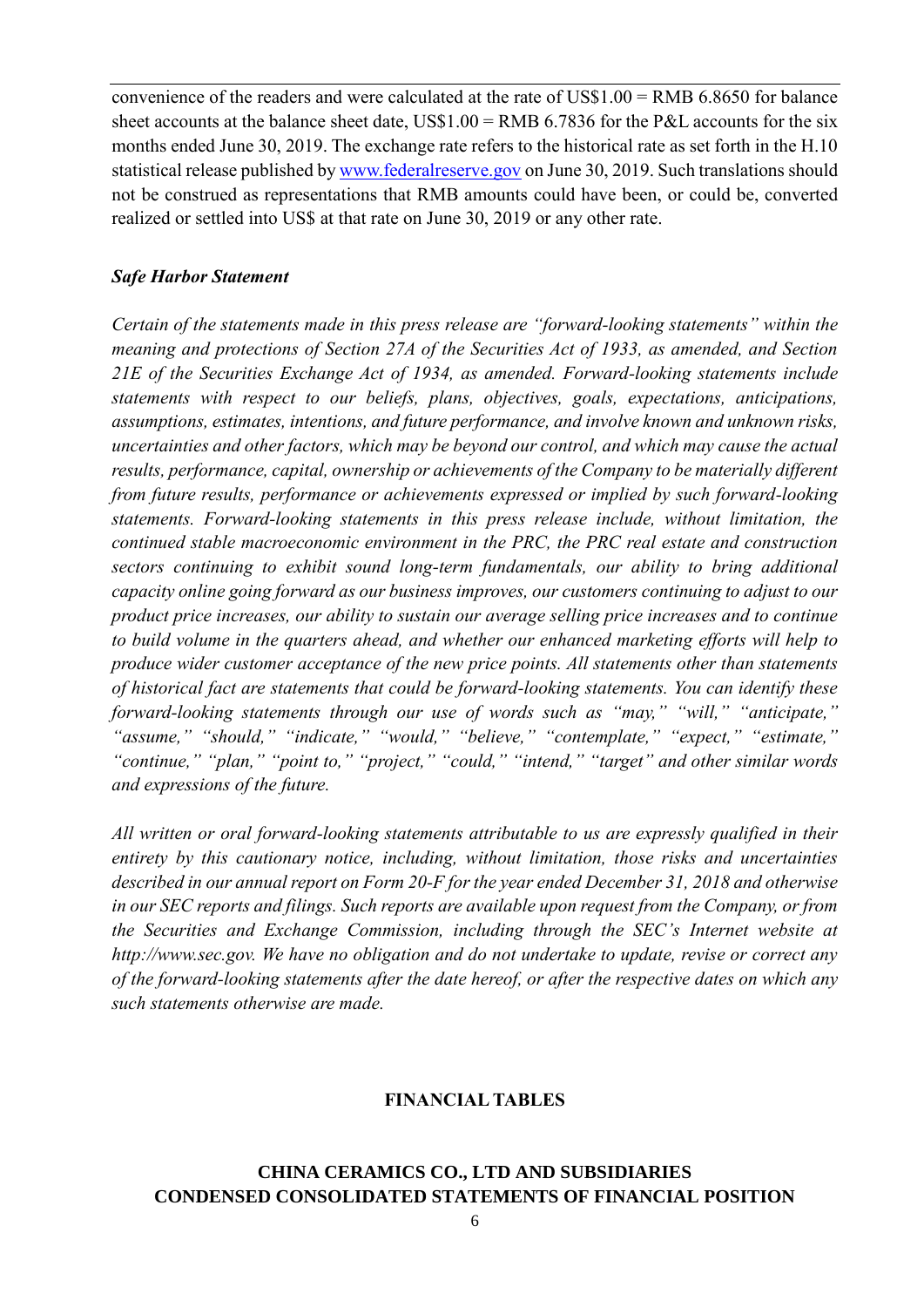|                                        | As of June 30, 2019<br><b>US\$'000</b><br><b>RMB'000</b> |                 | As of December 31, 2018<br><b>RMB'000</b> |  |
|----------------------------------------|----------------------------------------------------------|-----------------|-------------------------------------------|--|
|                                        | (Unaudited)                                              | (Unaudited)     |                                           |  |
| <b>ASSETS AND LIABILITIES</b>          |                                                          |                 |                                           |  |
| NONCURRENT ASSETS                      |                                                          |                 |                                           |  |
| Property, plant and equipment, net     | 6                                                        | 40              | 46                                        |  |
| Total noncurrent assets                | $\overline{6}$                                           | $\overline{40}$ | $\overline{46}$                           |  |
| <b>CURRENT ASSETS</b>                  |                                                          |                 |                                           |  |
| Right-of-use assets, net               | 1,627                                                    | 11,172          |                                           |  |
| Inventories                            | 13,331                                                   | 91,519          | 127,346                                   |  |
| Trade receivables                      | 11,479                                                   | 78,800          | 224,114                                   |  |
| Other receivables and prepayments      | 4                                                        | 30              | 4,673                                     |  |
| Income tax refundable                  |                                                          |                 | 27                                        |  |
| Prepayments                            | 919                                                      | 6,305           |                                           |  |
| <b>Restricted Cash</b>                 |                                                          |                 | 1,719                                     |  |
| Cash and bank balances                 | 1,376                                                    | 9,445           | 9,016                                     |  |
| Total current assets                   | 28,736                                                   | 197,271         | 366,895                                   |  |
| <b>CURRENT LIABILITIES</b>             |                                                          |                 |                                           |  |
| Trade payables                         | 6,074                                                    | 41,699          | 24,329                                    |  |
| Accrued liabilities and other payables | 4,040                                                    | 27,733          | 25,894                                    |  |
| Amounts owed to related parties        | 5,273                                                    | 36,201          | 36,203                                    |  |
| Lease liabilities                      | 821                                                      | 5,635           |                                           |  |
| Taxes payable                          | 313                                                      | 2,150           | 4,497                                     |  |
| Total current liabilities              | 16,521                                                   | 113,418         | 90,923                                    |  |
| NET CURRENT ASSETS                     | 12,215                                                   | 83,853          | 275,972                                   |  |
|                                        |                                                          |                 |                                           |  |
| <b>NET ASSETS</b>                      | 12,221                                                   | 83,893          | 276,018                                   |  |
| <b>EQUITY</b>                          |                                                          |                 |                                           |  |
| Share capital                          | 48                                                       | 327             | 306                                       |  |
| Reserves                               | 12,173                                                   | 83,566          | 275,712                                   |  |
| Total stockholders' equity             | 12,221                                                   | 83,893          | 276,018                                   |  |

# **CHINA CERAMICS CO., LTD AND ITS SUBSIDIARIES CONSOLIDATED STATEMENTS OF COMPREHENSIVE LOSS (Unaudited)**

|                    | 2019           | Six months ended June 30, |                        |  |
|--------------------|----------------|---------------------------|------------------------|--|
|                    | <b>USD'000</b> | <b>RMB'000</b>            | 2018<br><b>RMB'000</b> |  |
| Net sales          | 26,156         | 177,431                   | 355,630                |  |
| Cost of goods sold | 23,899         | 162,119                   | 310,785                |  |
| Gross profit       | 2,257          | 15,312                    | 44,845                 |  |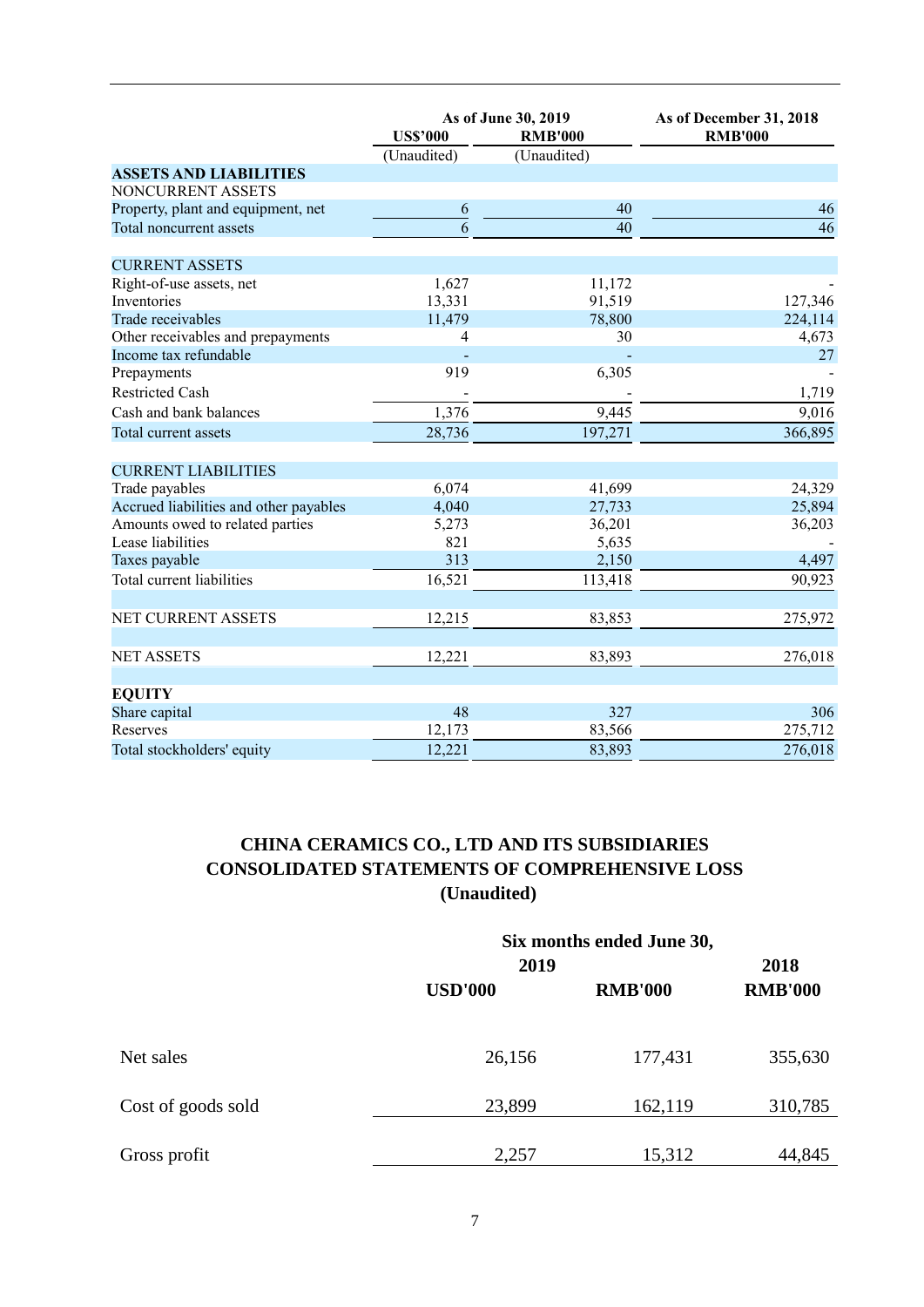| Other income                      | 1,050     | 7,121      | 7,088      |
|-----------------------------------|-----------|------------|------------|
| Selling and distribution          |           |            |            |
| expenses                          | (836)     | (5,672)    | (5,692)    |
| Administrative expenses           | (2, 342)  | (15,885)   | (10, 474)  |
| Finance costs                     | (23)      | (157)      |            |
| Bad debt expense                  | (28, 578) | (193, 859) | (106, 380) |
| Other expenses                    | (1)       | (9)        | (1,293)    |
|                                   |           |            |            |
| Loss before taxation              | (28, 473) | (193, 149) | (71,906)   |
|                                   |           |            |            |
| Income tax expense                | (4)       | (27)       |            |
|                                   |           |            |            |
| Loss attributable to shareholders | (28, 477) | (193, 176) | (71,906)   |
|                                   |           |            |            |
| Loss per share                    |           |            |            |
|                                   |           |            |            |
| <b>Basic</b>                      | (4.75)    | (32.23)    | (17.23)    |
|                                   |           |            |            |
| Diluted                           | (4.75)    | (32.23)    | (17.23)    |

#### **CHINA CERAMICS CO., LTD AND ITS SUBSIDIARIES CONSOLIDATED STATEMENTS OF CASH FLOWS (Unaudited)**

|                                                        | Six months ended June 30 |                |                |  |
|--------------------------------------------------------|--------------------------|----------------|----------------|--|
|                                                        | 2019                     |                | 2018           |  |
|                                                        | <b>USD'000</b>           | <b>RMB'000</b> | <b>RMB'000</b> |  |
| <b>CASH FLOWS FROM OPERATING</b><br><b>ACTIVITIES:</b> |                          |                |                |  |
| Loss before taxation<br>Adjustments for                | (28, 473)                | (193, 149)     | (71,906)       |  |
| Amortization of land use rights                        |                          |                | 54             |  |
| Depreciation of property, plant and equipment          |                          | 6              | 5,753          |  |
| Depreciation of right-of-use-assets                    | 898                      | 6,094          |                |  |
| Bad debt provision of trade receivables                | 28,578                   | 193,859        | 106,380        |  |
| Share based compensation                               | 46                       | 309            | 298            |  |
| Interest expense on lease liabilities                  | 23                       | 157            |                |  |
| Operating cash flows before working capital            |                          |                |                |  |
| changes                                                | 1,073                    | 7,276          | 40,579         |  |
| Decrease in inventories                                | 5,281                    | 35,826         | 7,926          |  |
| Increase in trade receivables                          | (7,156)                  | (48, 546)      | (68, 528)      |  |
| Increase in other receivables and prepayments          | (245)                    | (1,661)        | (8,076)        |  |
| Increase in trade payables                             | 2,561                    | 17,373         | 20,794         |  |
| (Decrease) increase in taxes payable                   | (346)                    | (2,348)        | 1,047          |  |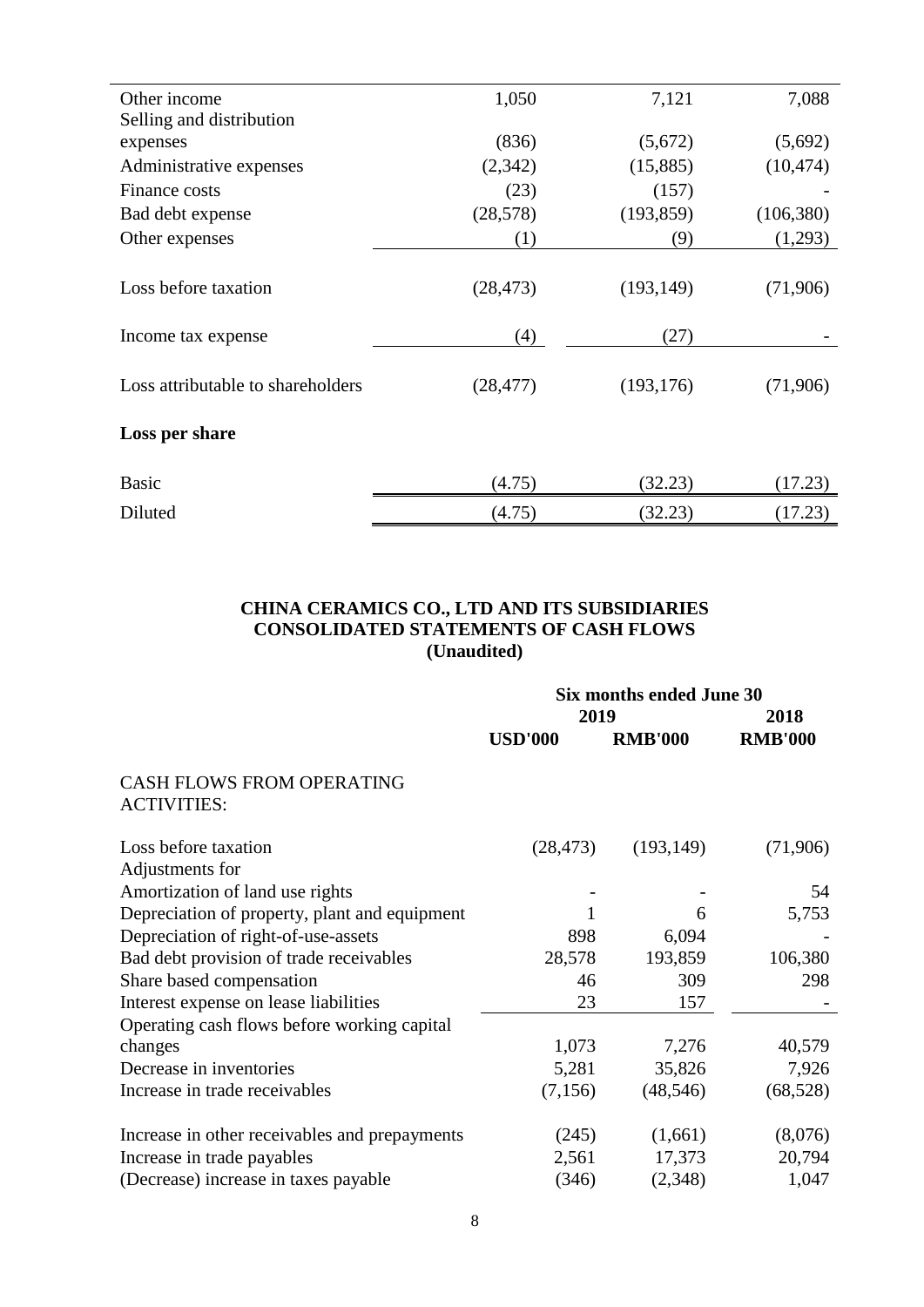| Increase in accrued liabilities, other payables        |         |          |         |
|--------------------------------------------------------|---------|----------|---------|
| and amounts owned to related parties                   | 271     | 1,836    | 2,419   |
| Cash used in operations                                | 1,438   | 9,756    | (3,839) |
| Interest paid                                          |         |          |         |
| Income tax paid                                        |         |          |         |
| Net cash generated from (used in) operating            |         |          |         |
| activities                                             | 1,438   | 9,756    | (3,839) |
| <b>CASH FLOWS FROM INVESTING</b><br><b>ACTIVITIES:</b> |         |          |         |
| Decrease in restricted cash                            | 253     | 1,719    |         |
| Net cash generated from investing activities           | 253     | 1,719    |         |
| <b>CASH FLOWS FROM FINANCING</b><br><b>ACTIVITIES:</b> |         |          |         |
| Payment for lease liabilities                          | (2,049) | (13,902) |         |
| Warrants exercised                                     | 429     | 2,907    | 7,952   |
| Net cash (used in) generated from financing            |         |          |         |
| activities                                             | (1,620) | (10,995) | 7,952   |
| <b>NET INCREASE IN CASH &amp;</b>                      |         |          |         |
| <b>EQUIVALENTS</b>                                     | 71      | 480      | 4,113   |
| CASH & EQUIVALENTS, BEGINNING OF<br><b>PERIOD</b>      | 1,329   | 9,016    | 2,328   |
| EFFECT OF FOREIGN EXCHANGE RATE                        |         |          |         |
| <b>DIFFERENCES</b>                                     | (8)     | (51)     | (399)   |
| <b>CASH &amp; EQUIVALENTS, END OF</b>                  |         |          |         |
| <b>PERIOD</b>                                          | 1,392   | 9,445    | 6,042   |